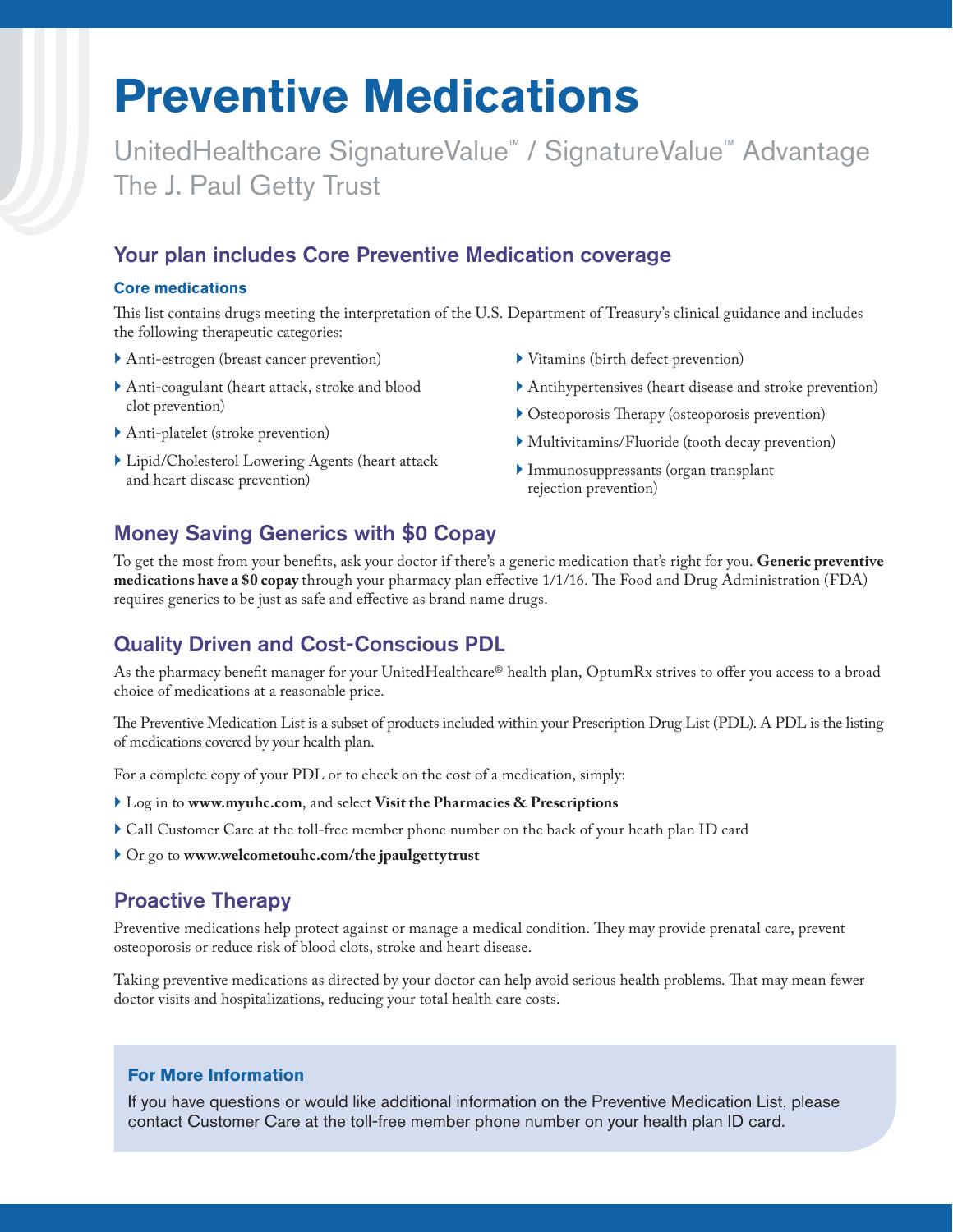2016 UnitedHealthcare SignatureValue" / SignatureValue" Advantage The J. Paul Getty Trust

### Alphabetical Listing - Generic Only Core List

D

#### A

acebutolol Afeditab alendronate amiloride amiloridehydrochlorothiazide amlodipine amlodipine-benazepril amlodipine-valsartan amlodipine-valsartanhydrochlorothiazide E anastrozole atenolol atenolol-chlorthalidone atorvastatin azathioprine

#### В

benazepril benazeprilhydrochlorothiazide betaxolol\* bisoprolol bisoprololhydrochlorothiazide bumetanide

#### $\mathbf c$

calcitonin (salmon) candesartan candesartanhydrochlorothiazide captopril captoprilhydrochlorothiazide Cartia XT carvedilol chlorothiazide cholestyramine cholestyramine light choline fenofibrate E cilostazol clonidine clonidine patch clopidogrel colestipol cyclosporine

#### Dilt CD Dilt XR Diltia XT diltiazem diltiazem ER **Diltzac ER** dipyridamole

doxazosin

E

enalapril enalaprilhydrochlorothiazide enoxaparin eplerenone eprosartan etidronate exemestane

#### F

felodipine ER fenofibrate 43, 50, 67, 130, 134, 150, 200 mg capsule E fenofibrate 48, 120, 145 mg tablet  $E$ fenofibrate 54, 160 mg tablet fenofibric acid  $\boldsymbol{\mathsf{E}}$ fluvastatin fondaparinux fosinopril fosinoprilhydrochlorothiazide furosemide

#### G

gemfibrozil Gengraf guanfacine

#### н

Hecoria heparin hydralazine hydrochlorothiazide ibandronate indapamide irbesartan irbesartanhydrochlorothiazide isradipine

#### J

L

Jantoven

labetalol letrozole lisinopril lisinoprilhydrochlorothiazide losartan losartanhydrochlorothiazide lovastatin

#### M

Matzim LA methyclothiazide methyldopa methyldopahydrochlorothiazide metolazone metoprolol succinate metoprolol tartrate metoprololhydrochlorothiazide minoxidil moexipril moexiprilhydrochlorothiazide mycophenolate mycophenolic acid

#### N

nadolol nadololbendroflumethazide niacin extended-release nicardipine nifedipine nifedipine ER nimodipine nisoldipine

#### $\mathbf{o}$

omega-3 acid ethyl esters

#### P

Pediatric Flouride Preparations (generic only) perindopril pindolol pravastatin prazosin Prenatal Vitamins (generic only) Prevalite propranolol propranololhydrochlorothiazide

#### Q

quinapril quinaprilhydrochlorothiazide

#### R

raloxifene ramipril reserpine risedronate

#### S

simvastatin sirolimus spironolactone spironolactonehydrochlorothiazide

#### T

tacrolimus tamoxifen Taztia XT telmisartan telmisartan-amlodipine E telmisartanhydrochlorothiazide terazosin ticlopidine timolol\* torsemide trandolapril trandolapril-verapamil triamterenehydrochlorothiazide

#### $\mathbf v$

valsartan valsartanhydrochlorothiazide verapamil verapamil ER

#### W

warfarin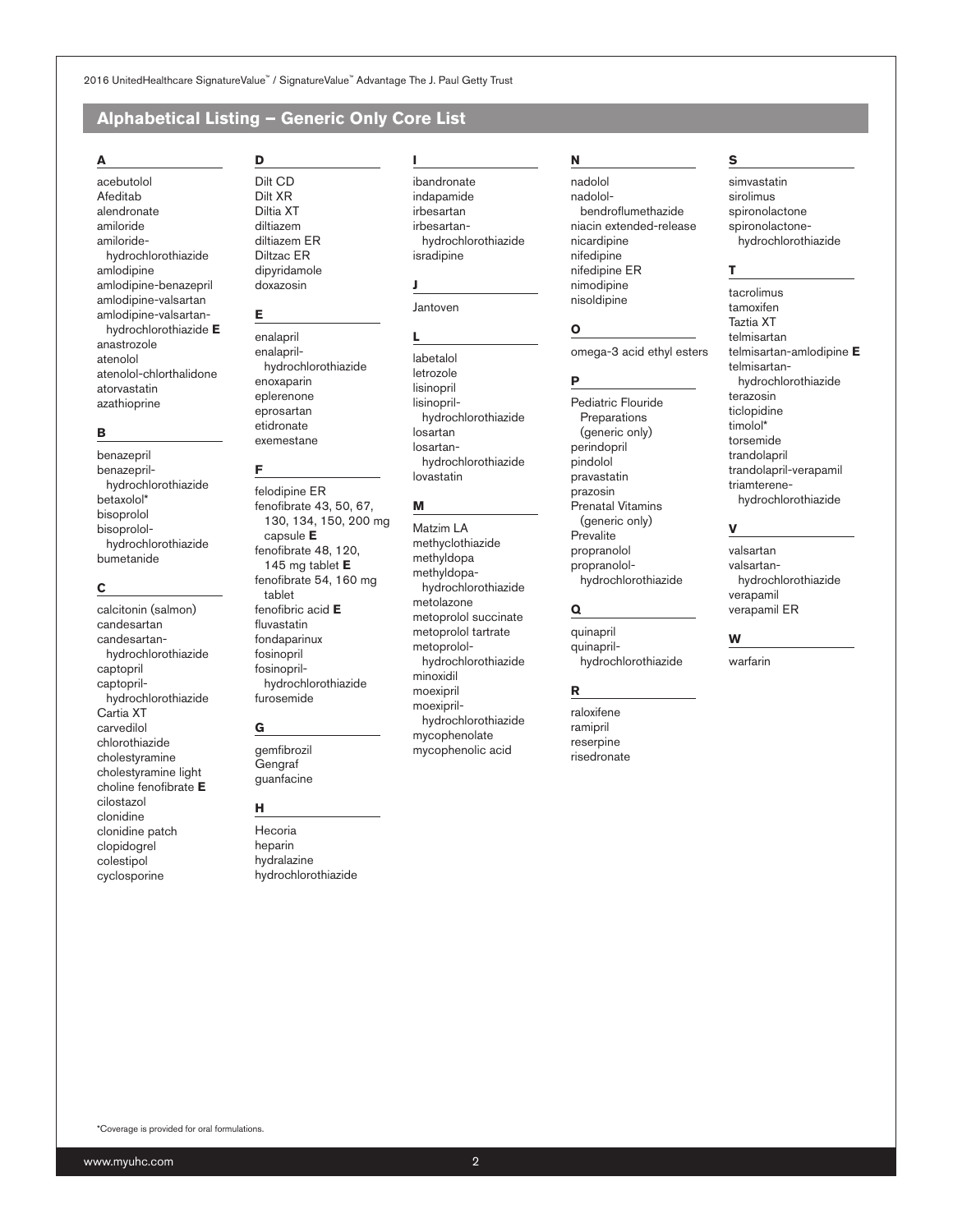2016 UnitedHealthcare SignatureValue" / SignatureValue" Advantage The J. Paul Getty Trust

#### Listing by Therapeutic Category - Generic Only Core List

#### **Breast Cancer Prevention**

anastrozole exemestane letrozole tamoxifen

#### **Cardiovascular/Heart Disease -Blood Clot/Platelet Therapy**

cilostazol clopidogrel dipyridamole enoxaparin fondaparinux heparin Jantoven ticlopidine warfarin

#### **Cardiovascular/Heart Disease -High Blood Pressure**

acebutolol Afeditab amiloride amiloride-hydrochlorothiazide amlodipine amlodipine-benazepril amlodipine-valsartan amlodipine-valsartan-hydrochlorothiazide E atenolol atenolol-chlorthalidone benazepril benazepril-hydrochlorothiazide betaxolol\* bisoprolol bisoprolol-hydrochlorothiazide bumetanide candesartan candesartan-hydrochlorothiazide captopril captopril-hydrochlorothiazide Cartia XT carvedilol chlorothiazide clonidine clonidine patch Dilt CD Dilt XR Diltia XT diltiazem diltiazem ER Diltzac ER doxazosin enalapril enalapril-hydrochlorothiazide eplerenone eprosartan felodipine ER fosinopril

fosinopril-hydrochlorothiazide furosemide quanfacine hydralazine hydrochlorothiazide indapamide irbesartan irbesartan-hydrochlorothiazide isradipine labetalol lisinopril lisinopril-hydrochlorothiazide losartan losartan-hydrochlorothiazide Matzim LA methyclothiazide methyldopa methyldopa-hydrochlorothiazide metolazone metoprolol succinate metoprolol tartrate metoprolol-hydrochlorothiazide minoxidil moexipril moexipril-hydrochlorothiazide nadolol nadolol-bendroflumethazide nicardipine nifedipine nifedipine ER nimodipine nisoldipine perindopril pindolol prazosin propranolol propranolol-hydrochlorothiazide quinapril quinapril-hydrochlorothiazide ramipril reserpine spironolactone spironolactone-hydrochlorothiazide Taztia XT telmisartan telmisartan-amlodipine E telmisartan-hydrochlorothiazide terazosin timolol\* torsemide trandolapril trandolapril-verapamil triamterene-hydrochlorothiazide valsartan valsartan-hydrochlorothiazide verapamil verapamil ER